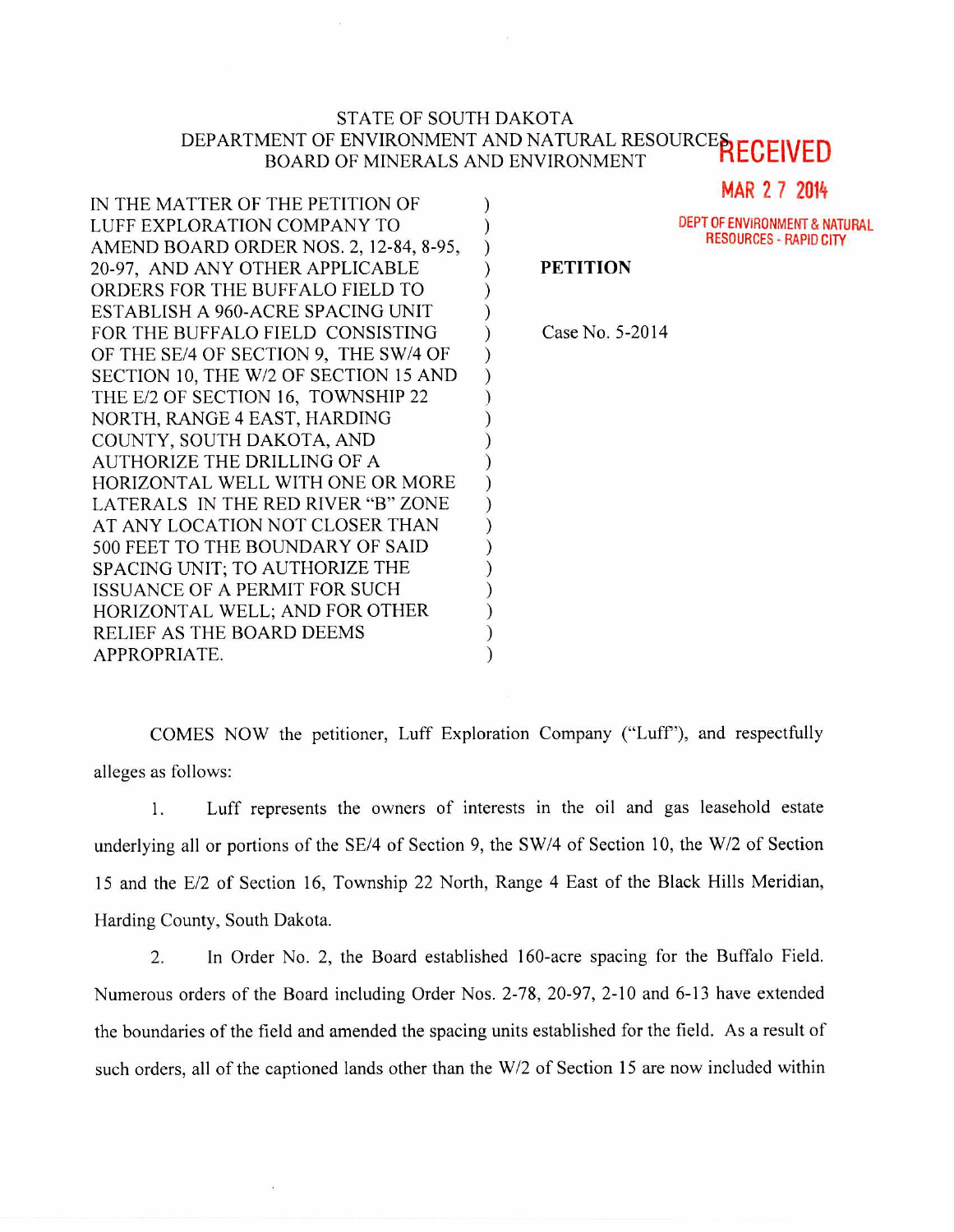the Buffalo Field. Pursuant to Order No.20-97, Section 9 constitutes a 640-acre spacing unit.

Order No. 20-97 also established Section 10 as a 640-acre spacing unit, but spacing for Section 10 was subsequently amended by Order No. 2-10, which established the E/2 of Section 10, the W/2 of Section 11, the SE/4 of Section 3, and the SW/4 of Section 2, Township 22 North, Range 4 East as a 960-acre spacing unit. Pursuant to Order No. 12-84, Section 16 is spaced at 320 acres for vertical drilling. Pursuant to Order No. 8-95, Section 16 constitutes a 640-acre spacing unit for horizontal drilling.

3. The W/2 of said Section 15 is not included within any field established by order of the Board.

4. No horizontal wells have been drilled in the lands described above. As a result of geologic information obtained through drilling and seismic activities in the area, Luff believes that a well should be drilled in a generally northwest/southeast orientation across the 960-acres proposed to be included in the spacing unit. In Luff's opinion, such a well would produce oil and gas from the same Red River common source of supply currently producing in the Buffalo Field.

5. Luff respectfully requests that the Board amend its prior orders including Order Nos. 2, 12-84, 8-95 and 20-97, so as to vacate any existing spacing units, to include the W/2 of Section 15 in the Buffalo Field, and establish a 960-acre spacing unit for the Buffalo Field consisting of the lands described above and allow a horizontal well with one or more laterals to be drilled in the Red River "B" pool at any location thereon not closer than 500 feet to the boundary of such spacing unit.

6. In Luff's opinion, extending the field boundary, vacating the existing spacing unit, forming the requested spacing unit and drilling the well described above will optimize primary recovery, prevent waste, avoid the drilling of unnecessary wells, and protect correlative rights.

2